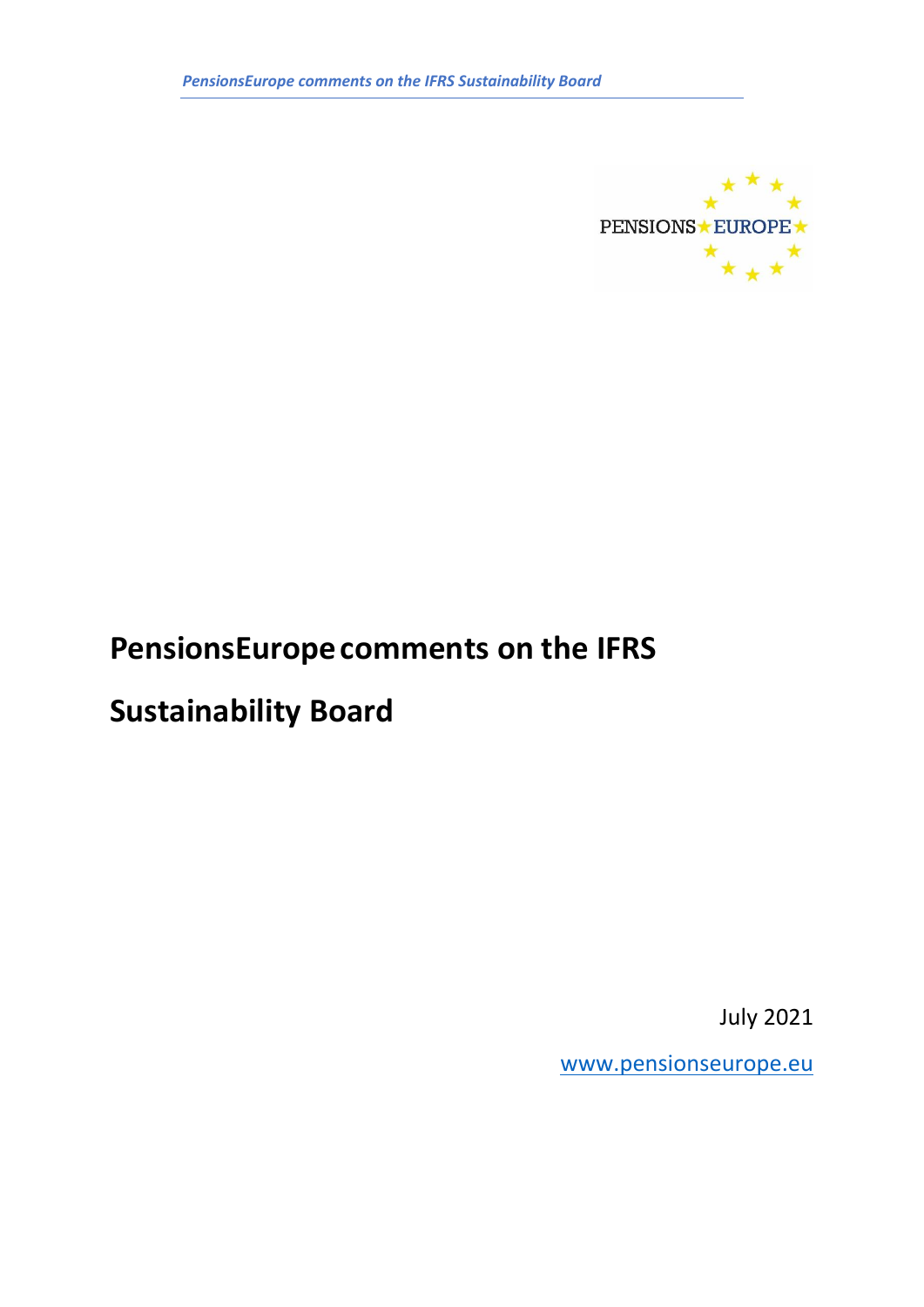# **1. PensionsEurope comments on the proposed amendments to the Constitution to create a new sustainability standards board.**

## *General remarks*

PensionsEurope welcomes the opportunity to comment on the IFRS Foundation Exposure draft (ED) which proposes amendments to the IFRS Foundation Constitution that would enable the creation of a new sustainability standards board under the governance of the Foundation. PensionsEurope believes that broadening the scope of the IFRS to include non-financial / sustainable reporting standards is a step in the right direction both from the perspective of international companies as well as pension funds. Considering that the IFRS sets international accounting and reporting standards, this can ensure comparability in this area between different Jurisdictions.

PensionsEurope believes that the current fragmentation is confusing and extremely complex. As a result, there is an immediate need to ameliorate the consistency and comparability of sustainability reporting.

Ideally, PensionsEurope advocates for the development of the ESG reporting internationally and at all levels of the economy to fulfil the existing data gap. The proposed amendments to the Constitution can enable IASB, as the international point of reference for Accounting and Reporting, to execute efficiently this specific role and become equally the point of reference for Non-Financial Reporting.

PensionsEurope is satisfied that the process is overseen by the Trustees, who are in turn accountable to a Monitoring Board of public authorities. Its membership includes IOSCO, the European Commission, the US Securities and Exchange Commission and others. To us, it is crucial that the G7 countries actively participate in the development of non-financial / sustainable reporting standards. In general, PensionsEurope is in favour of the establishment of a global baseline of sustainabilityrelated disclosure standards to meet investor needs, which would be made available for use by jurisdictions as a base for public policy needs. This approach would provide global comparability for investors in a way that allows jurisdictions to combine the international standards with their own additional requirements.

However, the EU is currently taking the lead on ESG data with the SFDR and the CSRD. As a result, PensionsEurope feels that the European experience could be used to influence the content of the future international workstreams.

To conclude, PensionsEurope welcomes the initiatives and the proposed amendments and will continue monitoring the new relevant developments and initiatives.